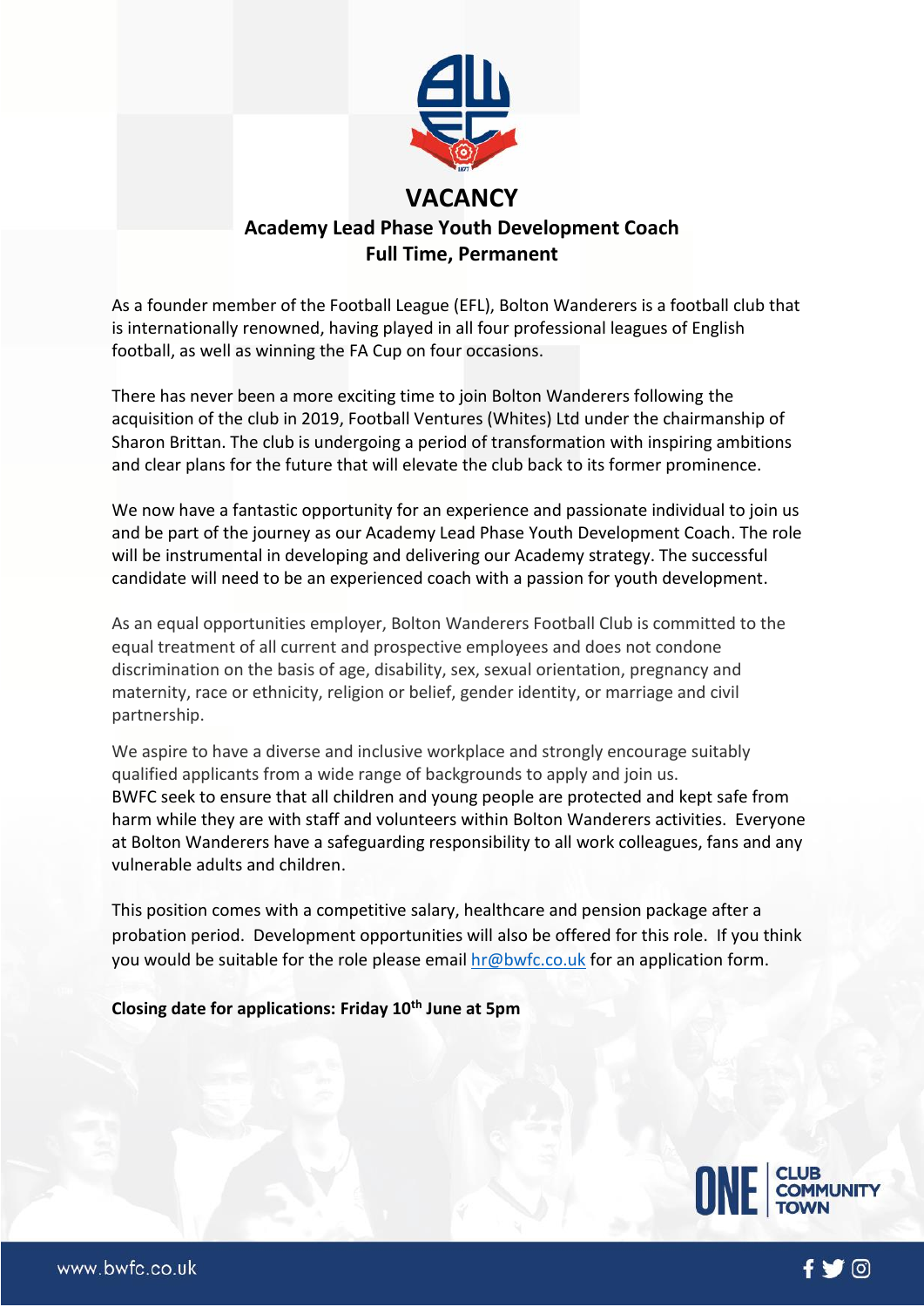

# Job Description

| Job Title           | Lead Youth Development<br>Phase Coach | <b>Contract Type</b>            | Full Time / Permanent |
|---------------------|---------------------------------------|---------------------------------|-----------------------|
| <b>Reporting To</b> | Head of Coaching                      | <b>Department</b>               | Academy               |
| Location            | <b>Lostock Training Ground</b>        | Responsible for (if<br>manager) |                       |

### **Role Purpose**

To be responsible for developing an elite, multi-disciplinary environment to maximise the development of players in the Youth Development Phase, in line with the club's coaching and playing philosophy and meeting all EPPP requirements.

#### **Main areas of responsibility**

- Plan, deliver and evaluate coaching sessions in line with the Academy's coaching and playing philosophy
- Lead a varied games programme for players in the Youth Development Phase
- Ensure all players in the Youth Development Phase have an Individual Learning Plan which is consistently delivered, reviewed and adapted, with appropriate opportunities to practice on the areas highlight
- Assist with administrative tasks related to the role, including general organisation, recording of sessions, player reviews, learning objectives and weekly reflections through the PMA and other systems
- Monitor and report on the achievement of performance targets and overall progress of the Youth Development Phase
- Manage the transition of players that play and train between the Youth Development Phase (YDP) and Professional Development Phase (PDP)



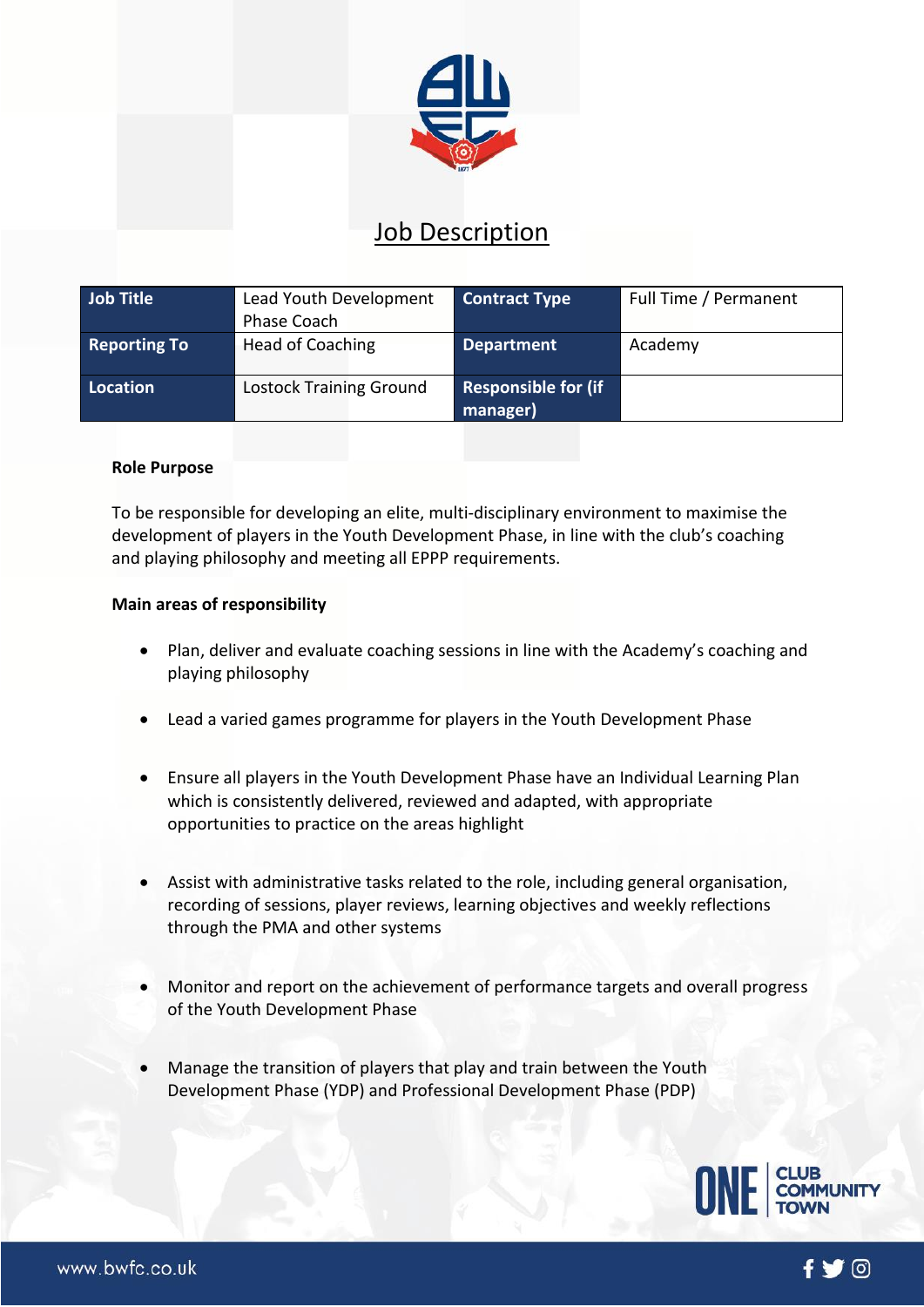

- In conjunction with the Head of Coaching, assist part-time coaches with working towards their Development Action Plans and the club's Coach Competency Framework
- Attend and contribute to meetings as directed by the Head of Academy or Head of Coaching
- To undertake personal CPD as appropriate to meet the demands of the role
- BWFC seek to ensure that all children and young people are protected and kept safe from harm while they are with staff and volunteers within Bolton Wanderers activities. Everyone at Bolton Wanderers has a safeguarding responsibility to all work colleagues, fans and any vulnerable adults and children
- Be an ambassador of the Group, providing excellent customer service at all times whilst portraying a professional image
- Perform other duties as required, which are considered relevant to the post and to the objectives of the Group as identified by the Head of Academy and Head of Coaching
- Treat all colleagues as customers ensuring respectful positive outcomes across communications.
- Adhere to and abide by all BWFC policies, procedures and guidelines especially remembering responsibilities to others under Equal Opportunities, Health and Safety, Equality and Diversity
- This post is subject to a DBS disclosure